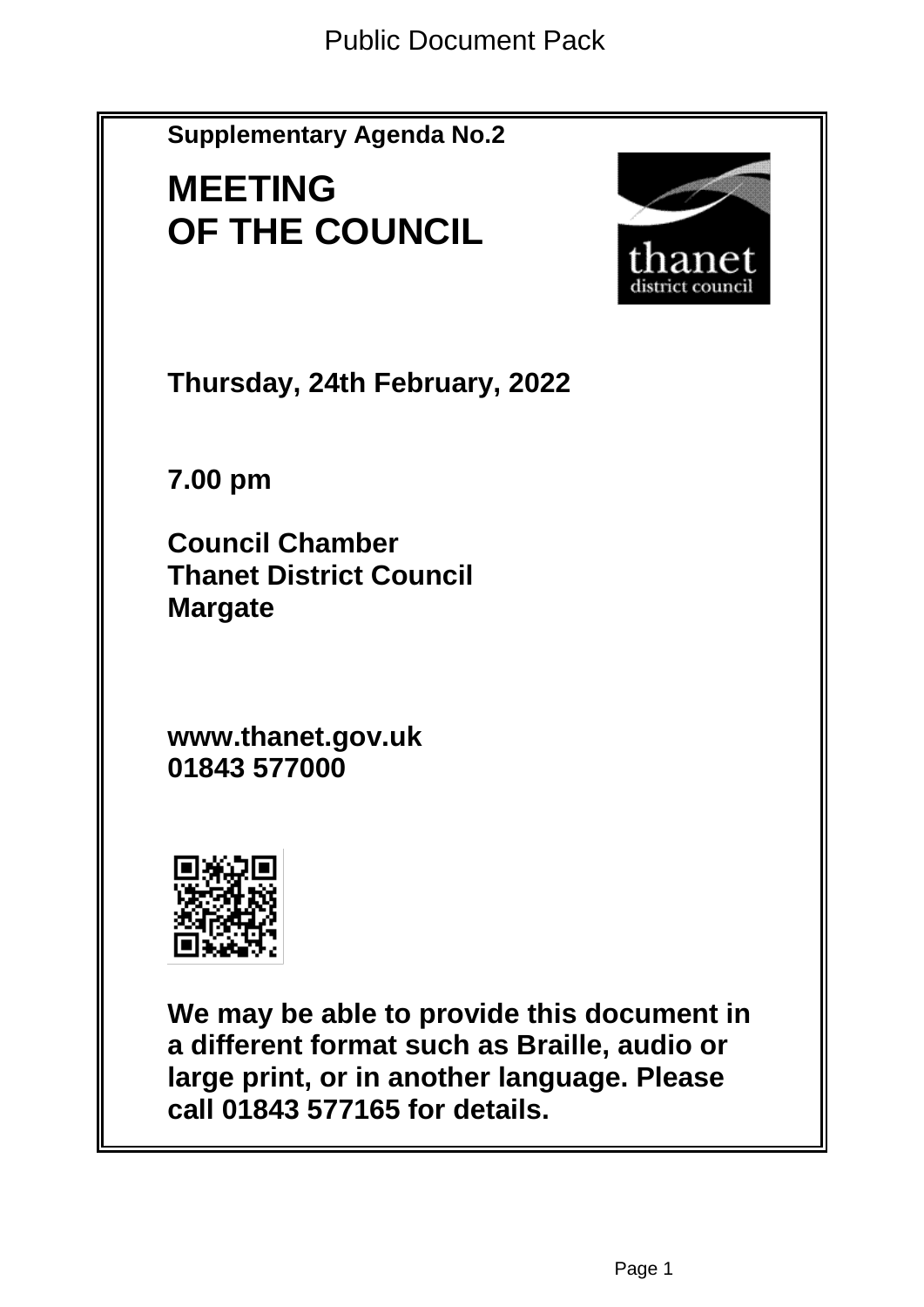

You are hereby summoned to attend the meeting of the Thanet District Council to be held in the Council Chamber, Council Offices, Cecil Street, Margate, Kent on Thursday, 24 February 2022 at 7.00 pm for the purpose of transacting the business mentioned below.

Titch Homes

To: The Members of Thanet District Council

Director of Corporate Governance

FIRE ALARM PROCEDURES: If the fire alarm is activated, please vacate the offices via the stairs either through the security door to the left of the Chairman or opposite the lifts in the foyer. Please do not use the lifts. Please assemble in Hawley Square on the green. Officers will assist you and advise when it is deemed safe to return to the Chamber.

### **SUPPLEMENTARY AGENDA NO.2**

**Item** No

### 11. **MEMBERS ALLOWANCES SCHEME 2022/23** (Pages 3 - 16)

- To replace annex 1that was included in the main agenda pack, as it contains an error.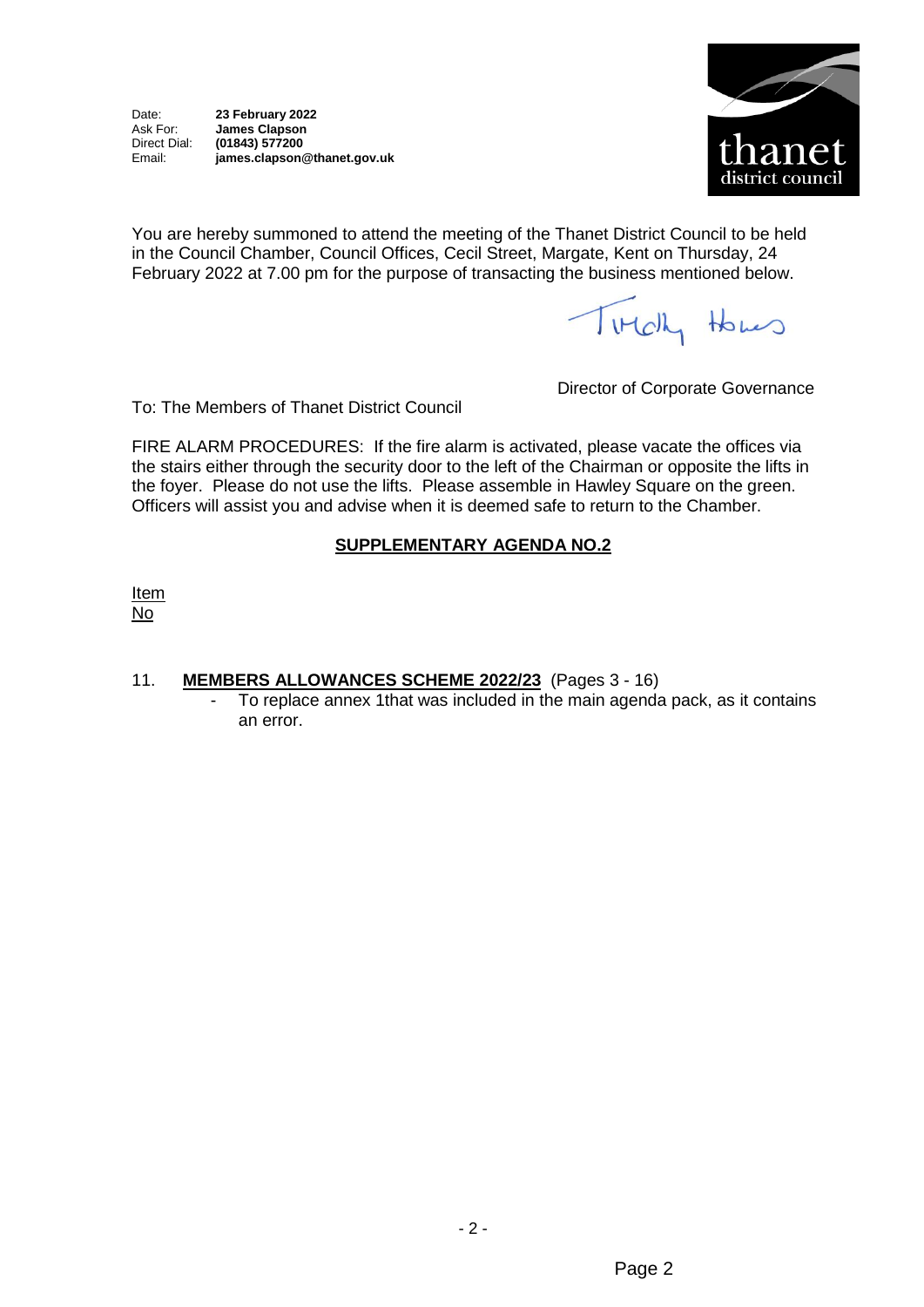## **MEMBERS ALLOWANCES SCHEME 2021/22**

|                                        |                                                                                                                                                                                                                                                                                                                                                                   | Agenda Item 11 |
|----------------------------------------|-------------------------------------------------------------------------------------------------------------------------------------------------------------------------------------------------------------------------------------------------------------------------------------------------------------------------------------------------------------------|----------------|
|                                        | <b>MEMBERS ALLOWANCES SCHEME 2021/22</b>                                                                                                                                                                                                                                                                                                                          |                |
| Council                                | 24 February 2022                                                                                                                                                                                                                                                                                                                                                  |                |
| <b>Report Author</b>                   | Nicholas Hughes - Committee Services Manager                                                                                                                                                                                                                                                                                                                      |                |
| <b>Status</b>                          | <b>For Decision</b>                                                                                                                                                                                                                                                                                                                                               |                |
| Classification:                        | <b>Unrestricted</b>                                                                                                                                                                                                                                                                                                                                               |                |
| <b>Key Decision</b>                    | <b>No</b>                                                                                                                                                                                                                                                                                                                                                         |                |
| Ward:                                  | <b>All Wards</b>                                                                                                                                                                                                                                                                                                                                                  |                |
| <b>Executive Summary:</b>              |                                                                                                                                                                                                                                                                                                                                                                   |                |
| the 2022/23 financial year.            | This report is provided to allow the Council to agree the members allowances scheme for                                                                                                                                                                                                                                                                           |                |
| Council at a future meeting.           | Once the scheme is agreed it will be forwarded to the East Kent Joint Independent<br>Remuneration Panel for them to comment on. These comments will then be considered by                                                                                                                                                                                         |                |
| Recommendation(s):                     |                                                                                                                                                                                                                                                                                                                                                                   |                |
| reported back to Council.              | To adopt the proposed 2022/23 Members allowances scheme as set out at annex 1 to this<br>report and to refer the scheme to EKJIRP for them to consider, with any amendments being                                                                                                                                                                                 |                |
| <b>Corporate Implications</b>          |                                                                                                                                                                                                                                                                                                                                                                   |                |
| <b>Financial and Value for Money</b>   |                                                                                                                                                                                                                                                                                                                                                                   |                |
|                                        | If Members agree to the scheme of Members allowances as outlined at annex 1 to this<br>report, then there will be no direct financial implications as a result of this report.                                                                                                                                                                                    |                |
| 2022/23 budget to cover this increase. | If Members agree to increase the rate of Members' Allowances to more than that set out in<br>the report, additional budget or commensurate savings would need to be identified within the                                                                                                                                                                         |                |
| Legal                                  |                                                                                                                                                                                                                                                                                                                                                                   |                |
| scheme of allowances.                  | The Council is required to have regard to the recommendations of EKJIRP in making a                                                                                                                                                                                                                                                                               |                |
|                                        | Section 18 of the Local Government and Housing Act 1989 permits the Secretary of State, by<br>regulations, to make a scheme providing for the payment of a basic allowance, an<br>attendance allowance and a special responsibility allowance to members of a local authority.<br>Section 100 of the Local Government Act 2000 permits the Secretary of State, by |                |
|                                        |                                                                                                                                                                                                                                                                                                                                                                   | Page 3         |

### **Executive Summary:**

### **Recommendation(s):**

### **Corporate Implications**

### **Financial and Value for Money**

### **Legal**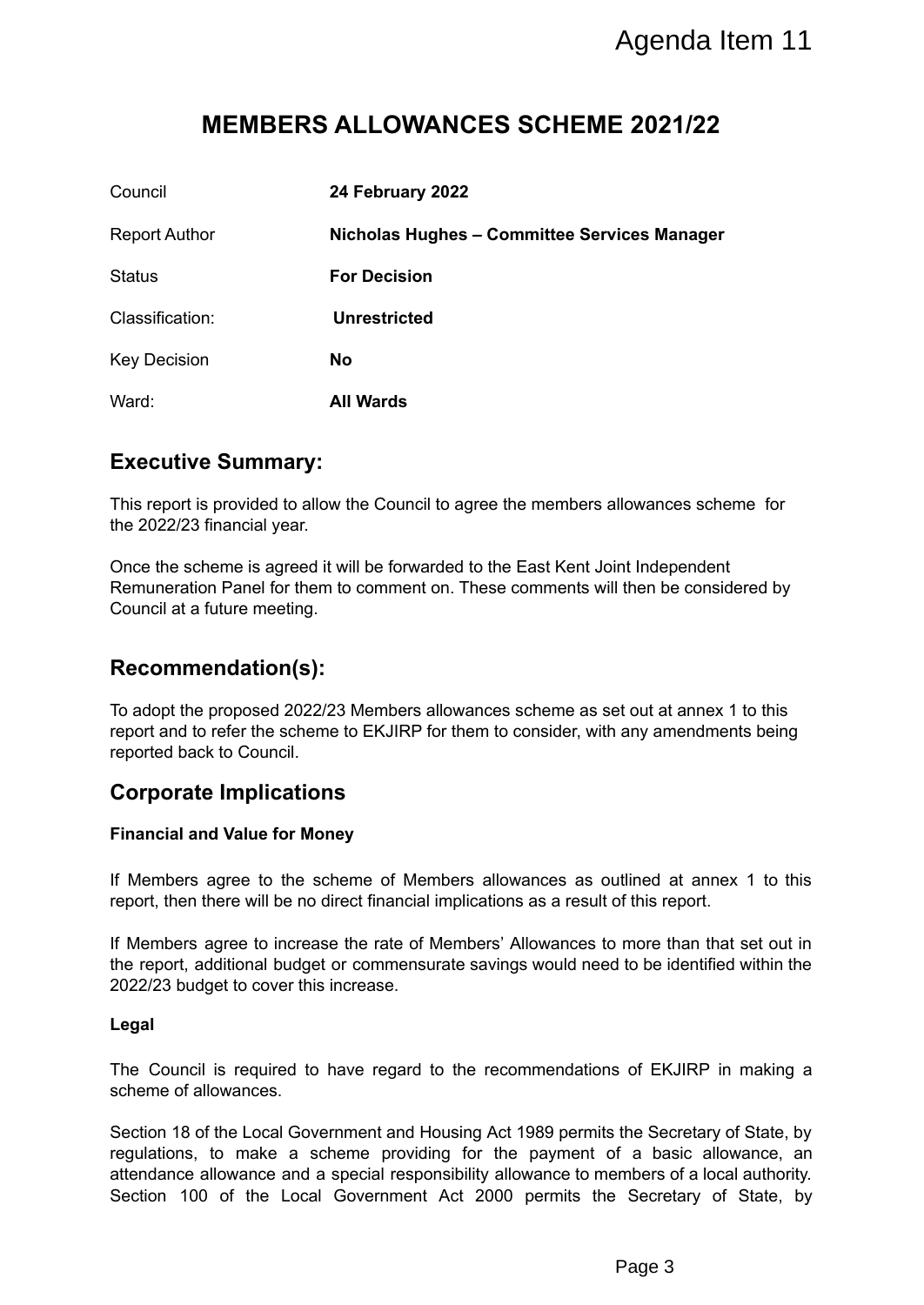regulations, to provide for travelling and subsistence allowances for members of local authorities, allowances for attending conferences and meetings and reimbursement of expenses. In exercise of these powers the Secretary of State has made the Local Authorities (Members' Allowances) (England) Regulations 2003.

The Regulations require the council to make a scheme before the beginning of each year for the payment of basic allowance. The scheme must also make provision for the authority's approach to special responsibility allowance, dependants' carers' allowance, travelling and subsistence allowance and co-optees' allowance. The scheme may also provide for other matters of the kind dealt with in the proposed scheme.

When considering the scheme, the Council must have due regard to the need to eliminate unlawful conduct under the Equality Act 2010, the need to advance equality of opportunity and the need to foster good relations between persons who share a protected characteristic and those who don't (the public sector equality duty). This consideration should be supported by a proportionate level of equality analysis.

### **Corporate**

The level of allowances may be seen as both impacting on the public's perception of the Council and a factor in making public services as a Councillor attractive to a broad range of potential candidates.

### **Equalities Act 2010 & Public Sector Equality Duty**

Members are reminded of the requirement, under the Public Sector Equality Duty (section 149 of the Equality Act 2010) to have due regard to the aims of the Duty at the time the decision is taken. The aims of the Duty are: (i) eliminate unlawful discrimination, harassment, victimisation and other conduct prohibited by the Act, (ii) advance equality of opportunity between people who share a protected characteristic and people who do not share it, and (iii) foster good relations between people who share a protected characteristic and people who do not share it. Agenda Item 11<br>es for members of local<br>s and reimbursement of<br>made the Local Authorities<br>beginning of each year for<br>ovision for the authority's<br>allowance, travelling and<br>any also provide for other<br>d to the need to eliminat

Protected characteristics: age, gender, disability, race, sexual orientation, gender reassignment, religion or belief and pregnancy & maternity. Only aim (i) of the Duty applies to Marriage & civil partnership.

Although it does not directly relate to protected groups, the draft scheme contains the ability to pay a dependent carers allowance to Councillors. This contributes to aims 1 and 2 of the Equality Act as it removes barriers to Councillors standing who have relatives that may be in need of dependent care.

### **Corporate Priorities**

This report relates to the following corporate priorities: -

● Communities

### **1.0 Introduction and Background**

1.1 This paper gives Council the opportunity to adopt a Members' Allowances Scheme for the 2022/23 financial year.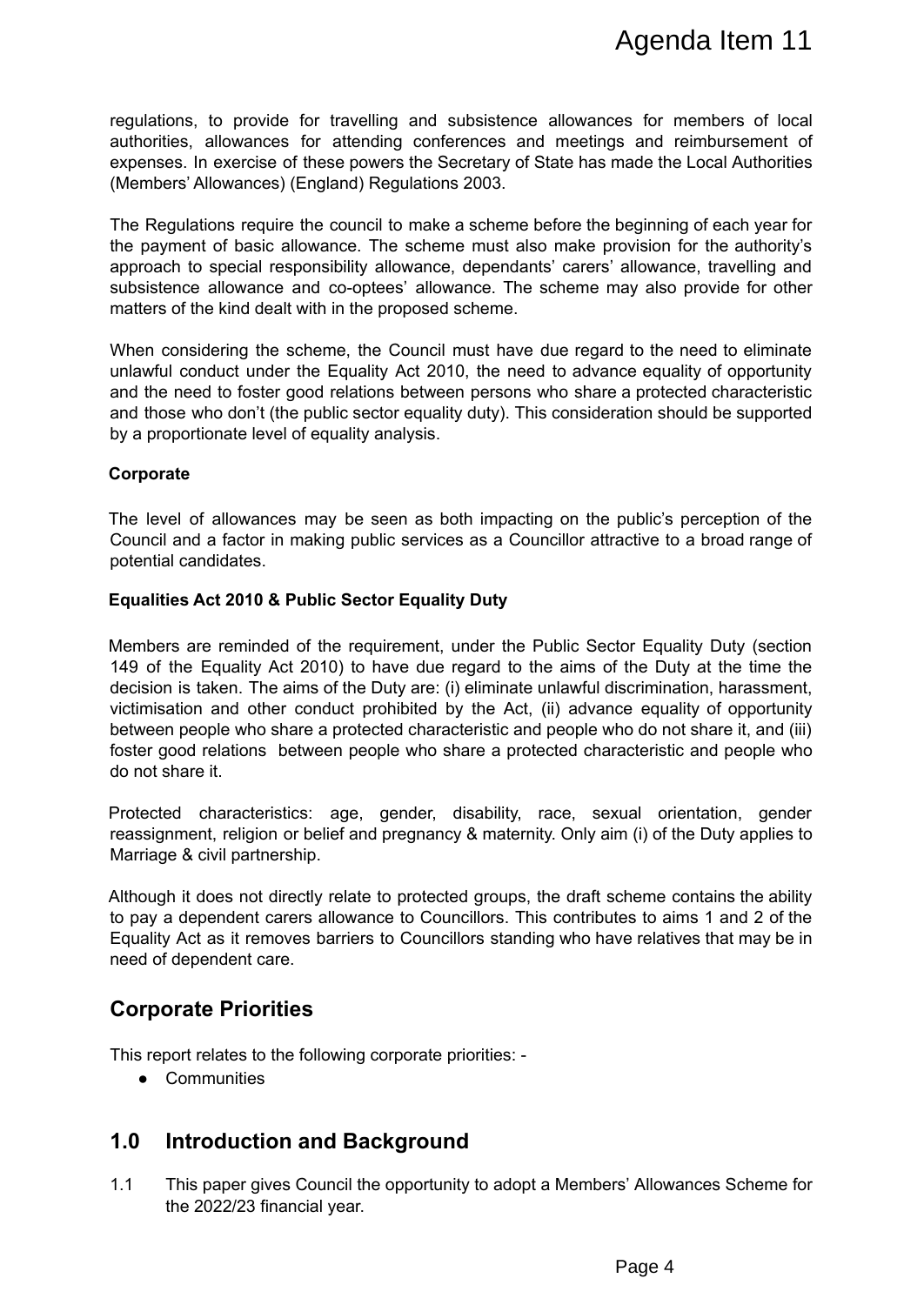### **2.0 Basic Allowance**

2.1 Whilst it proposed to retain the current level of basic allowance for members, the list below details a history of the basic allowance over the last ten years with effect from 1 April:

> 2022/23: £4,570\*\* 2021/22: £4,570 2020/21: £4,570 2019/20: £4,570 2018/19: £4,570 2017/18: £4,570 2016/17: £4,570 2015/16: £4,570 2014/15: £4,570 2013/14: £4,570 2012/13\*: £4,570 2012/13: £4,360 2011/12: £4,360

\*allowance increased on 12/7/2012 \*\*Proposed basic allowance

2.2 The full scheme is attached to the report at Annex 1.

### **3.0 Options**

- 3.1 Council can choose;
- a) To adopt the proposed 2022/23 Members' Allowances Scheme as set out at annex 1 to this report and to refer the scheme to EKJIRP to consider, with any amendments being reported back to Council.
- b) To propose an alternative scheme of allowances for 2022/23 and to refer that scheme to EKJIRP to consider, with any amendments being reported back to Council.

### **4.0 Next Steps**

4.1 It is for Council to agree the Members' Allowances Scheme. However the scheme and any amendments made would need to be the subject of consultation with the East Kent Joint Independent Remuneration Panel. The Remuneration Panel can then make recommendations back to Council, any recommendations will then be considered by Council at a future meeting. Agenda Item 11<br>ance for members, the list<br>an years with effect from 1<br>and to refer that scheme<br>ab and to refer that scheme<br>ab back to Council.<br>However the scheme<br>consultation Panel can then<br>ions will then be<br>onitoring Offi

Contact Officer: Nick Hughes, Committee Services Manager Reporting to: Tim Howes, Director of Corporate Governance and Monitoring Officer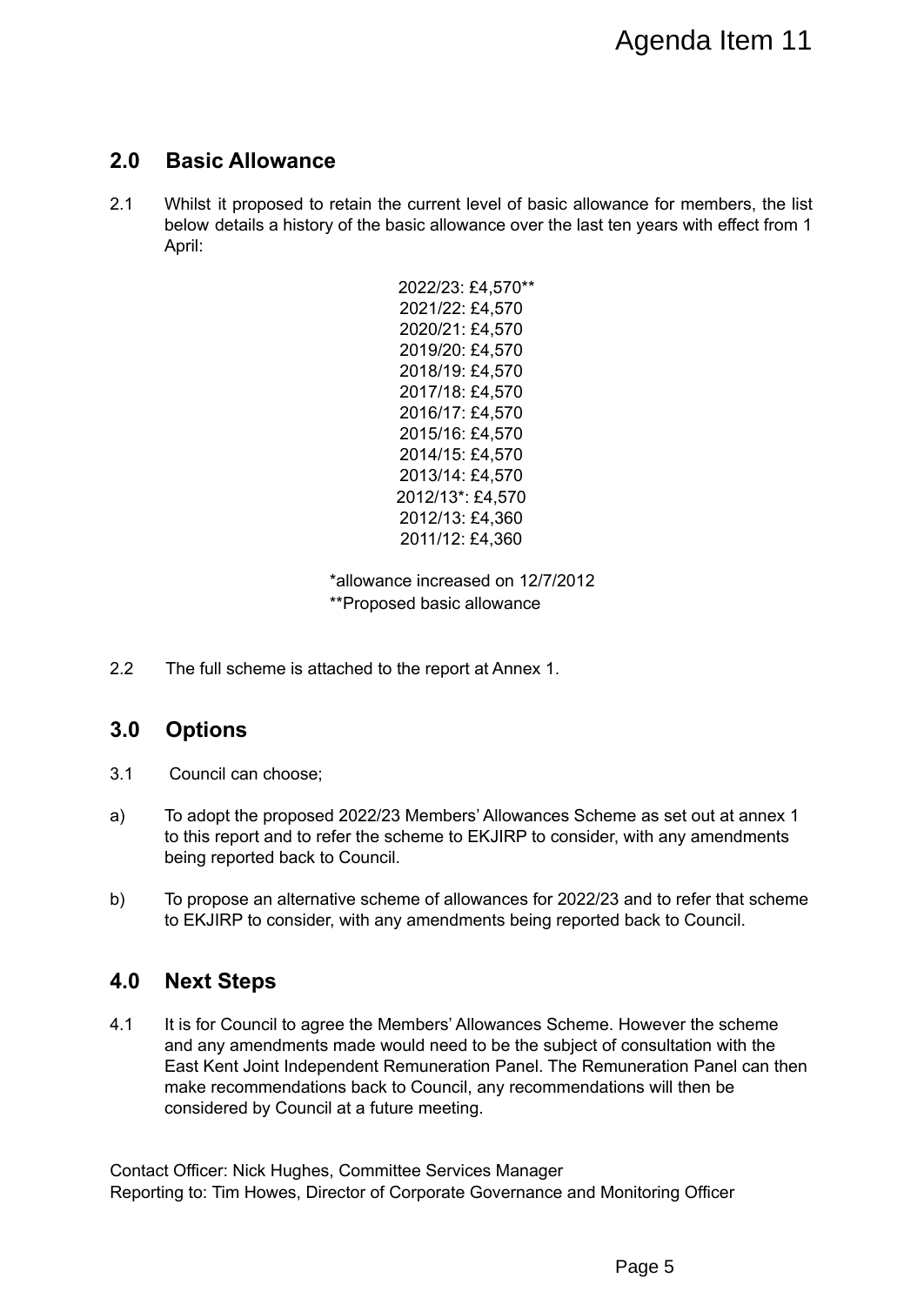### **Annex List**

Annex 1: 2021/22 Draft Scheme of Members Allowances.

### **Background Papers**

There are no background papers with this report.

### **Corporate Consultation**

**Finance:** Matthew Sanham Financial Services Manager **Legal:** Tim Howes, Director of Corporate Governance and Monitoring Officer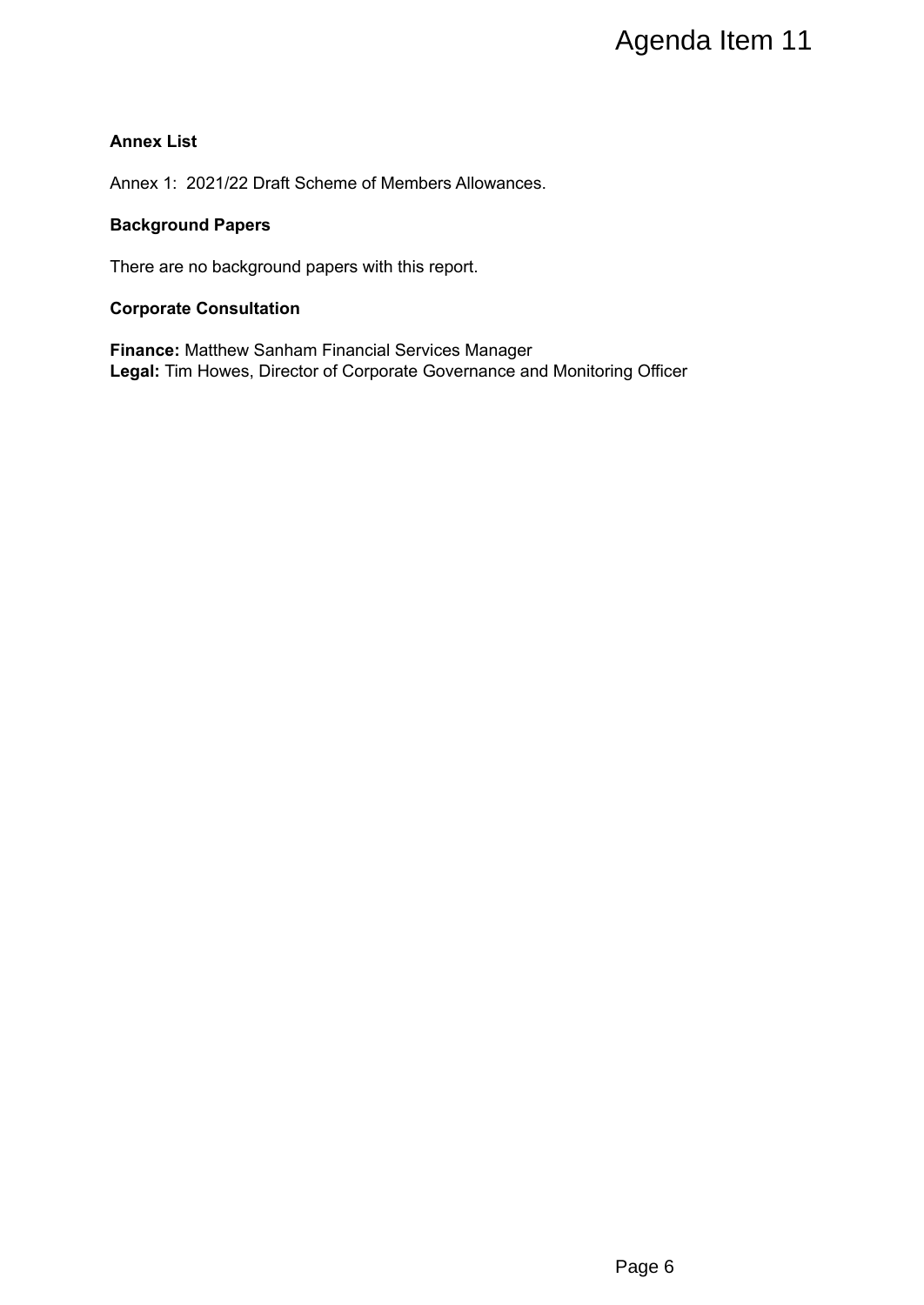# Part 6 - Members' Allowances Scheme 2022/23 Agenda Item 11<br>
Annex 1<br>
Wannex 1<br>
Wannex 1<br>
S<br>
B<br>
by The Local Authorities<br>
all other enabling powers,<br>
ade to it by an independent<br>
and shall remain effective<br>
y allowances to Members<br>
ner authority, that Member<br>
nearnin

- 1.1 This scheme is made in exercise of the powers conferred by The Local Authorities (Members' Allowances) (England) Regulations 2003 and of all other enabling powers, the Council having had regard to the recommendations made to it by an independent remuneration panel.
- 1.2 This scheme shall take effect on and from the 1 April 2022 and shall remain effective for the purposes of the determination and payment of any allowances to Members until it is next reviewed by Council.
- 1.3 Where a Member of the Council is also a Member of another authority, that Member may not receive allowances from more than one authority in respect of the same duties.
- 1.4 This scheme shall be construed in accordance with the meanings contained within the above Regulations.

### **Basic Allowance**

1.5 The annual entitlement to Basic Allowance for each Member is the amount detailed in **Schedule 1.**

### **Special Responsibility Allowance**

- 1.6 The annual entitlement to a Special Responsibility Allowance for each Member having a special responsibility is the relevant amount in relation to that responsibility detailed in **Schedule 1**.
- 1.7 Where a Member would otherwise be entitled to claim more than one Special Responsibility Allowance only one shall be payable, normally the higher unless the member gives notice in writing to the Committee Services Manager that he or she wishes to receive the lower.
- 1.8 Where Members of the Council are divided into at least two political groups and a majority belong to the same political group a Special Responsibility Allowance shall be paid to at least one person who is not a member of the controlling group.

### **Dependants' Carers' Allowance**

- 1.9 Members are entitled to claim Dependants' Carers' Allowance for expenses necessarily incurred in arranging care on account of any 'Approved Duty'. The current allowance is included in **Schedule 1**.
- 1.10 The definition of a dependant for the purpose of payment of this allowance is that used in S57A (3) of the Employment Rights Act 1996. This is a spouse or partner, a child, a parent, a person who lives in the same household but who is not an employee, tenant, lodger or boarder.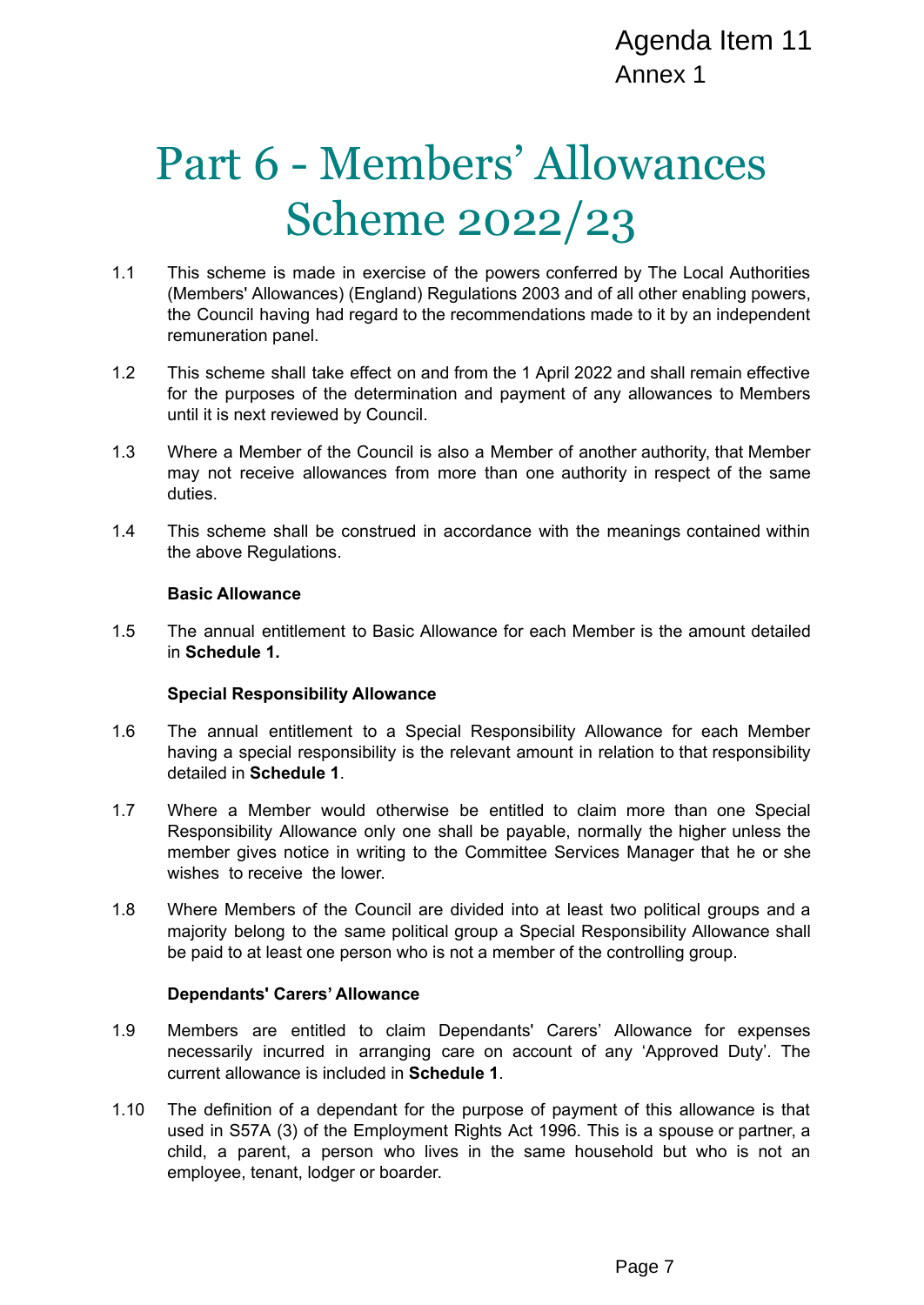- 1.11 Additionally the secondary carer must not be a member of the claimant's immediate family i.e. spouse or partner, other children of the Member or the Member's spouse or any member of the Member's family who lives at the same address as the Member. Nor can it be an employee, tenant, lodger or boarder who lives at that address.
- 1.12 Payment of Dependants' Carers' Allowances will be on the production of invoices and is limited to no more than one hundred hours per quarter. [**Note:** To avoid excess administration in processing claims, these should be submitted on a quarterly basis.]

### **Travelling and Motor Mileage Allowances**

- 1.13 Members will be reimbursed car mileage only from their home to place of duty and return in respect of attendance at Approved Duties, or as the Council's representative, in accordance with the rates set out in **Schedule 1**.
- 1.14 If a Member visits the vicinity of the place of duty for some other purpose and then goes directly to the approved duty, a claim should not be made.
- 1.15 Subject to paragraph 1.16 below, for journeys outside the District, car mileage reimbursement will be capped at the cost of an equivalent journey by public transport (meaning the standard open rail fare together with reasonable taxi/bus fares, parking charges and underground fares incurred, or which would have been incurred if the Member had travelled by public transport). If, however, the costs of an equivalent journey by public transport equals or exceeds car mileage costs, full mileage costs will be reimbursed. Agenda Item 11<br>Annex 1<br>the claimant's immediate<br>or the Member's spouse or<br>address as the Member's spouse or<br>production of invoices and<br>involuction of invoices and<br>involuction of invoices and<br>ted on a quarterly basis.]<br>once
- 1.16 Notwithstanding that the cost of car mileage reimbursement would exceed the cost of an equivalent journey by public transport, a Member will nevertheless be entitled to claim mileage for out of district travel:-
	- (i) If he or she car shares with either an officer or one or more members, any of whom would have been entitled to make a mileage claim had they travelled independently; or
	- (ii) If the Committee Services Manager agrees in writing that the meeting, seminar, conference, event, presentation, service or other approved duty that necessitated the journey was not reasonably practical to make by public transport due to any or a combination of the following factors:-
		- the distance from the members home to the nearest railway station;
		- the location of the meeting;
		- the start or finish time of the meeting;
		- the amount of luggage to be taken; and
		- the overall journey time on public transport compared to travel by car.
- 1.17 The written agreement of the Committee Services Manager under paragraph 1.16 above should normally be sought in advance of the intended journey but in exceptional circumstances may be obtained subsequently. In addition, where it is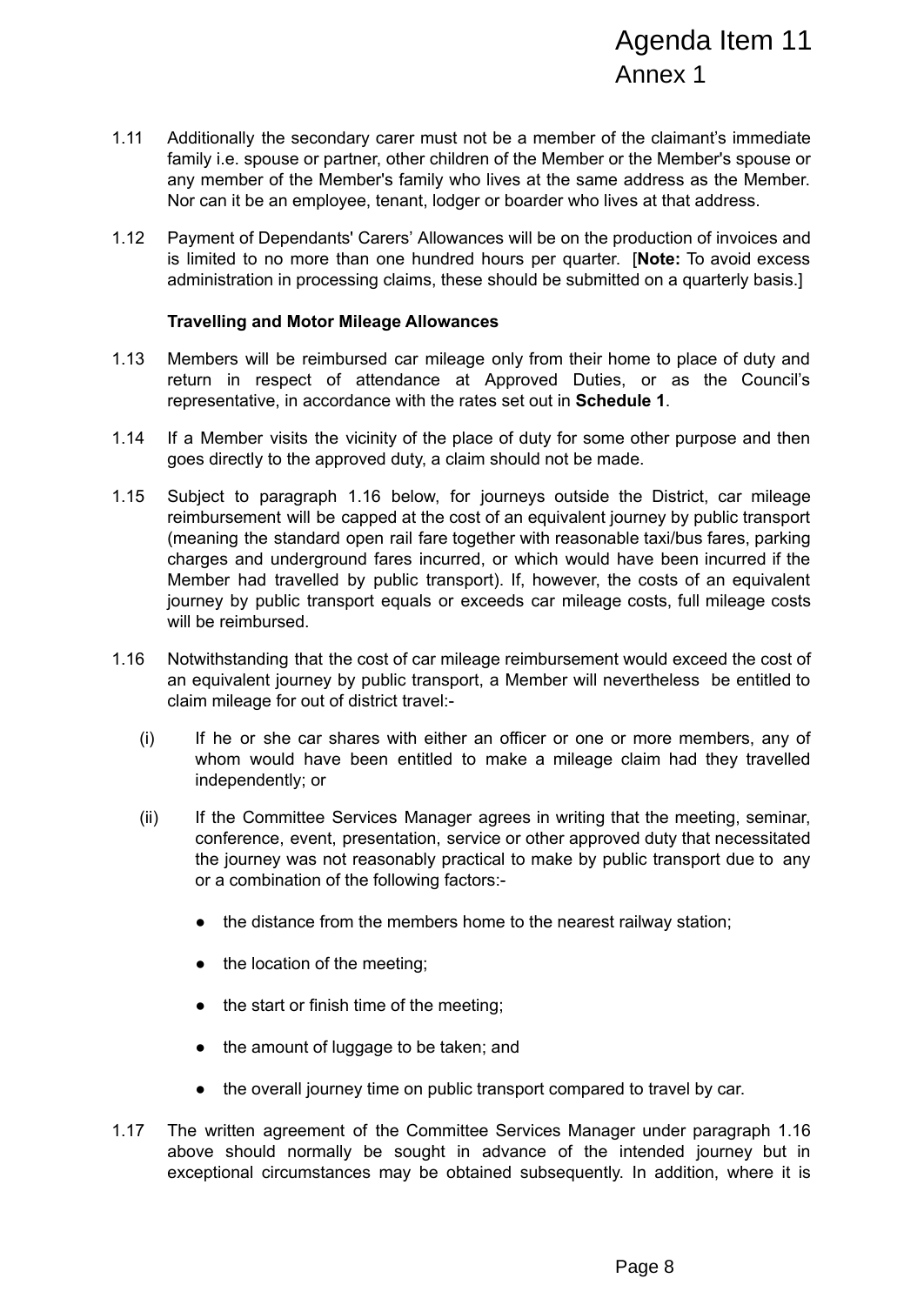likely that a Member will be travelling to the same destination one more than one occasion, the Committee Services Manager shall be entitled to give the Member his agreement in writing to all such journeys.

1.18 Travelling and motor mileage allowances may be payable for attendance at any official meetings of the Council to which members of more than one party are invited to attend and also for representation on those bodies included in **Schedule 2.**

### **Subsistence**

1.19 Payment of subsistence allowances in connection with any approved duty shall be in accordance with the provisions, including the maximum amounts payable, set out in **Schedule 1**.

### **Explanation of "Approved Duty"**

- 1.20 Approved Duties comprise the following:
	- a) a meeting of the authority or of any committee or sub-committee of the authority, or of any other body to which the authority makes appointments or nominations, or of any committee of such a body;
	- b) any other meeting, the holding of which is authorised by the authority, or a committee or sub-committee of the authority, or a joint committee of the authority and one or more other authorities, or a sub-committee of such a joint committee, provided that –
		- i) where the authority is divided into two or more political groups, it is a meeting to which members of at least two such groups have been invited, or
		- $ii)$  if the authority is not so divided, it is a meeting to which at least two members of the authority have been invited;
	- c) a meeting of any association of authorities of which the authority is a member.
- d) the carrying out of any other duty approved by the Council, or any duty of a class so approved, for the purpose of or in connection with the discharge of the functions of the Council or any of its committees or sub-committees. [Attendances at meetings of the bodies listed in Schedule 2 have been approved.] Agenda Item 11<br>Annex 1<br>ation one more than one<br>be for attendance at any<br>than one party are invited<br>ed in Schedule 2.<br>approved duty shall be in<br>pounts payable, set out in<br>ounts payable, set out in<br>ounts payable, set out in<br>
	- e) There is also a general duty permitting the Leader or nominated deputy to represent the Council at formal meetings not specified elsewhere, with other authorities, official bodies or agencies for the purposes of any function of the Council, but excluding meetings organised by private individuals or commercial organisations.
- 1.21 Scrutiny Panel Members attending meetings of the Cabinet are entitled to claim travelling allowance and any Member speaking on an issue relevant to their Ward at a meeting of the Cabinet with the consent of the Leader or in accordance with Council rules is also entitled to claim travelling allowance.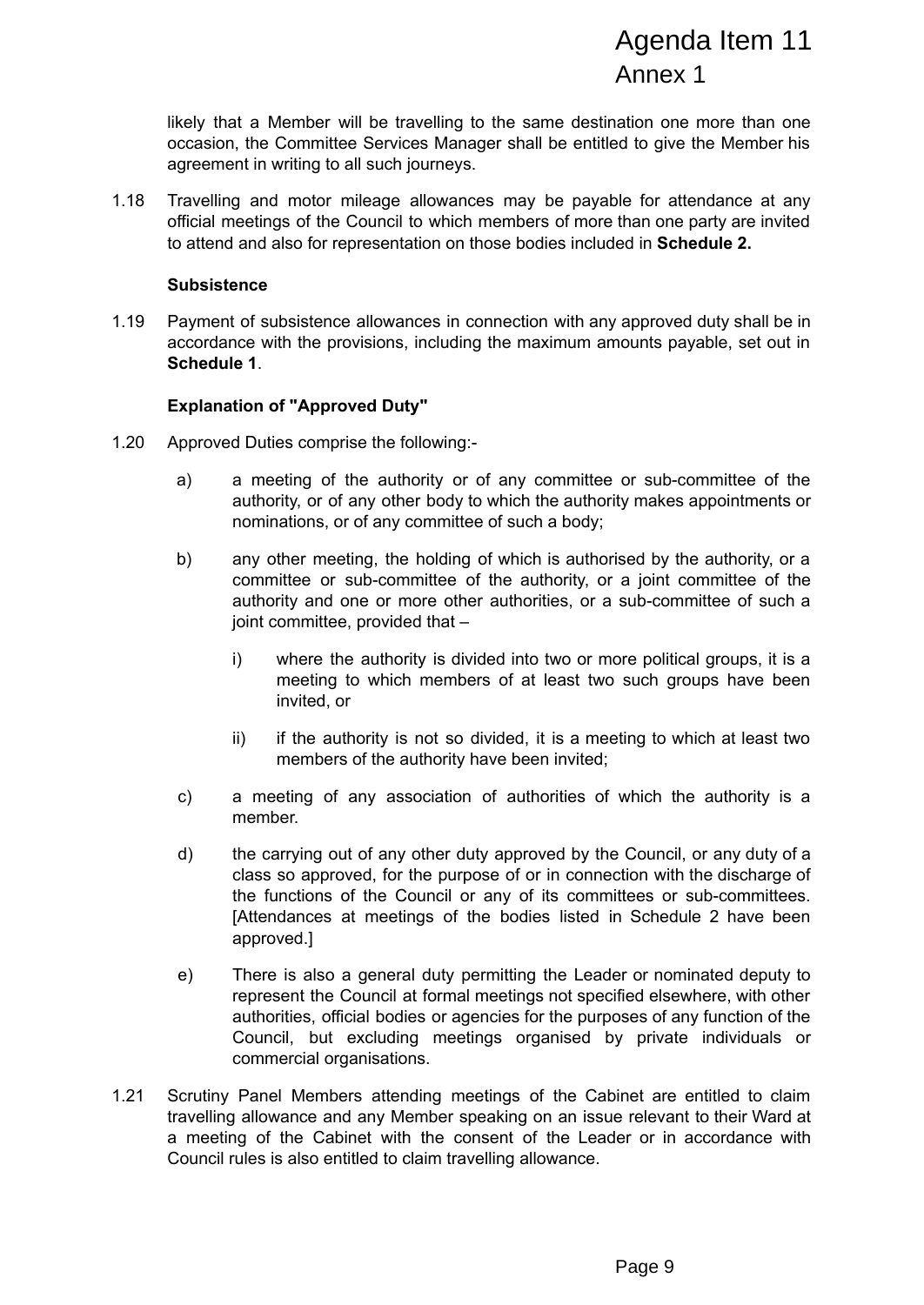- 1.22 If any Overview or Scrutiny Panel requires a Member of the Cabinet to attend before it in relation to matters within that Member's remit, then that Member is entitled to claim travelling expenses.
- 1.23 Where Cabinet Members attend non-executive meetings to observe only this is not deemed to be an approved duty and travelling expenses will not be paid.
- 1.24 Where any Member attends any Committee to speak on an item with the Chairman's consent, this attendance will be an approved duty for payment of travelling expenses.
- 1.25 Members are entitled to claim travelling expenses for Committee briefings and for all Partnership meetings or Chairman and Vice-Chairman meetings with the Lead Officer and these meetings are therefore approved duties.
- 1.26 This Scheme does not allow for travelling expenses to be paid to individual Members arranging meetings with officers as this is deemed to be part of the Member's role and Members' allowances paid are calculated to reflect these extra duties.
- 1.27 For any other ad hoc briefings e.g. on major developments, Members from all political groups with in excess of 5 Members will need to be invited to these briefings in order for travelling allowances to be paid.
- 1.28 No allowance shall be payable if such payment would be contrary to provision made by or under any enactment.
- 1.29 Members who attend committee meetings of which they are not a member (under Council Procedure Rule 20(1)) shall be entitled to claim travelling expenses.
- 1.30 Co-opted and Independent members shall be treated as Members of the Council for the purposes of Approved Duties.

### **Renunciation**

1.31 A Member may, by notice in writing given to the Democratic Services and Scrutiny Manager, elect to forego any part of his/her entitlement to an allowance under this scheme.

### **Part Year Entitlements**

- 1.32 The provisions of this paragraph shall have effect to regulate the entitlements of a Member to Basic and Special Responsibility Allowances where in the course of the year
	- The Scheme is amended; or
	- That Member becomes, or ceases to be, a Member, or
	- He/she accepts or relinquishes a special responsibility in respect of which a Special Responsibility Allowance is payable
- 1.33 If an amendment, or amendments, to this scheme change(s) the amount of the Basic Allowance or a Special Responsibility Allowance to which a Member is entitled, then for each period in a particular year during which the relevant amounts are applicable, the entitlement to such allowance(s) shall be calculated on the basis of the equivalent Agenda Item 11<br>Annex 1<br>
e Cabinet to attend before<br>
hat Member is entitled to<br>
co observe only this is not<br>
ince to be paid.<br>
item with the Chairman's<br>
intem with the Chairman's<br>
mittee briefings and for all<br>
meetings with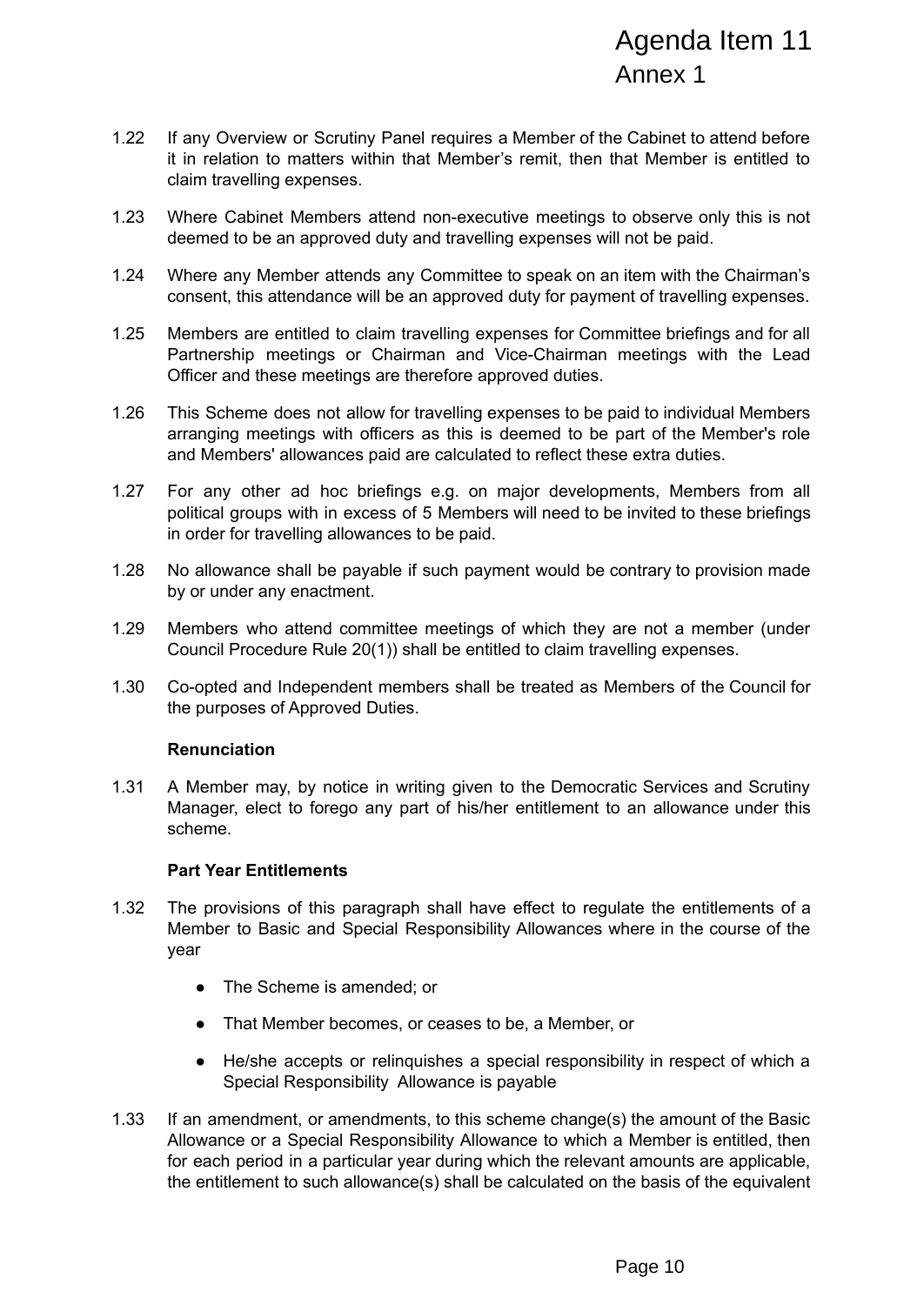daily rate(s) that is/are applicable to the relevant periods.

- 1.34 Where the term of office of a Member begins or ends at any time other than at the beginning or end of a year, the entitlement of that Member to a Basic Allowance shall be calculated on the basis of the equivalent daily rate that is applicable to the relevant period.
- 1.35 Where both:
	- this Scheme is amended as described in sub-paragraph 1.32; and
	- the term of office of a Member begins and/or ends as described in paragraph 1.33; then
	- the entitlement of any such Member to a basic allowance shall be calculated on the basis of the equivalent daily rate that is applicable to the relevant periods.
- 1.36 Where a Member has during part of, but not throughout, a year such special responsibilities as entitle him/her to one or more Special Responsibility Allowances, that Member's entitlement shall be calculated on the basis of the equivalent daily rate(s) that is/are applicable to the relevant periods.
- 1.37 Where this scheme is amended as mentioned in paragraph 1.32 and a Member has during part, but does not have throughout the whole, of any period mentioned in paragraph 1.33 any such special responsibilities as entitle him/her to one or more Special Responsibility Allowances, that Member's entitlements shall be calculated on the basis of the equivalent daily rate(s) that is/are applicable to the relevant periods.

### **Repayment and Withholding of Allowances**

1.38 Where payment of any Basic Allowance or Special Responsibility Allowance has already been made after a Member, ceases to be a Member of the Council or is in any other way not entitled to receive any such allowance in respect of that period, the Council may require that such part of the allowance as relates to any such period be repaid. Agenda Item 11<br>Annex 1<br>The and the and the conduction and the conduction and that is applicable to the<br>aph 1.32; and<br>as described in paragraph<br>wance shall be calculated<br>applicable to the relevant<br>out, a year such special<br>R

### **Payments and Claims**

- 1.40 Allowances will be paid in instalments of one-twelfth of the amounts specified in this scheme by BACS transfer on the  $19<sup>th</sup>$  of the month, one month in arrears.
- 1.41 Where a payment of one-twelfth of the amount specified in this scheme in respect of a Basic Allowance or a Special Responsibility Allowance would result in the Member receiving more than the amount to which, by virtue of paragraph 1.33, he/she is entitled, the payment shall be restricted to such amount as will ensure that no more is paid than the amount to which he/she is entitled.
- 1.42 Claims for Dependants' Carers' Allowances, Travel and Subsistence Allowances and Co-optee's Allowance (if applicable) shall be made within three months from the date on which an entitlement arises.
- 1.43 Nothing in the above paragraph shall prevent the Council from making a payment where an allowance is not claimed within that period.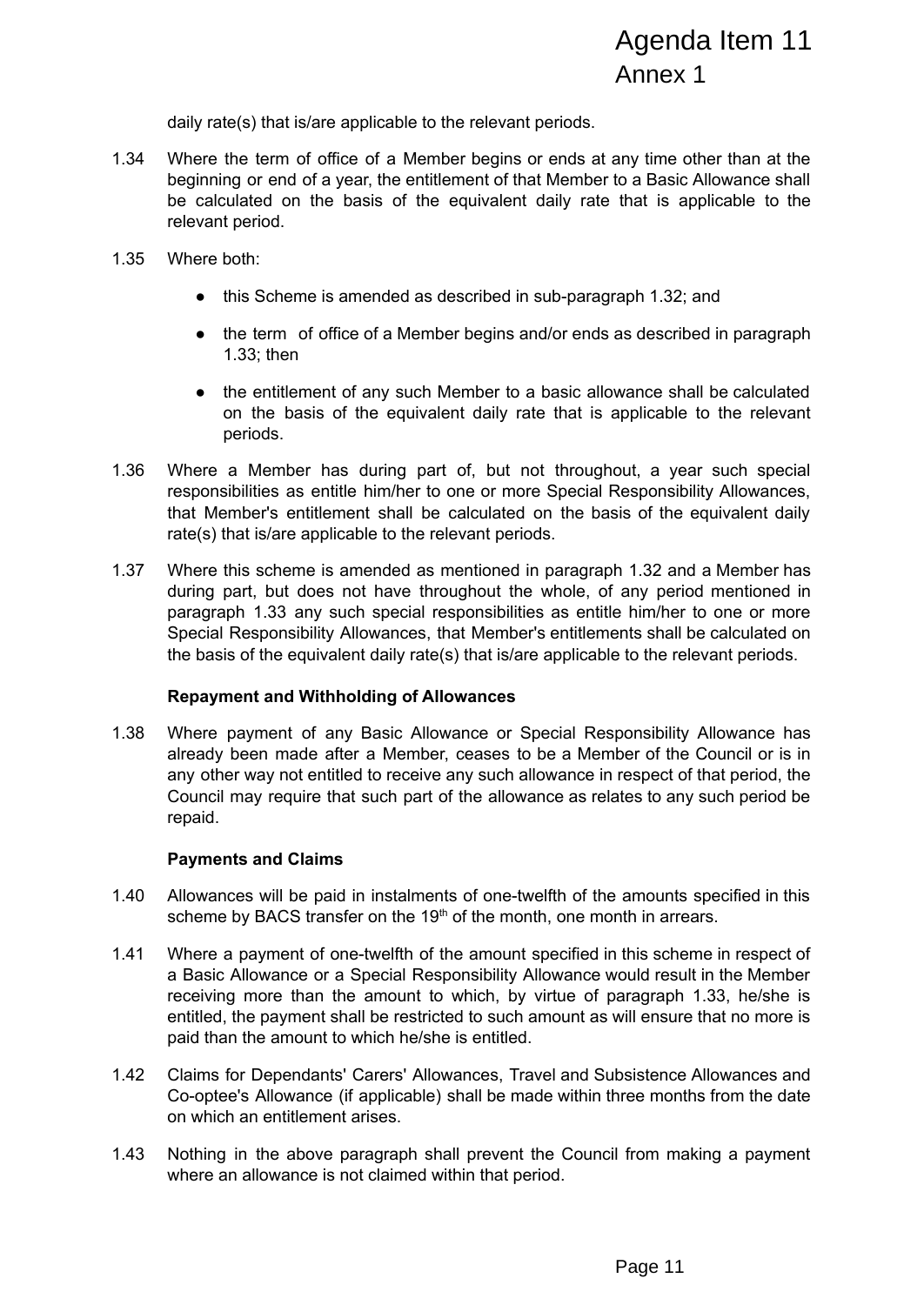### **Pensions**

1.44 In accordance with the Local Government Pension Scheme (Transitional Provisions, Savings and Amendment) Regulations 2014, no Member of Thanet District Council is entitled to be a member of the Local Government Pension Scheme after 11 May 2015. Agenda Item 11<br>Annex 1<br>e (Transitional Provisions, Thanet District Council is<br>on Scheme after 11 May<br>ion of the Thanet District<br>Page 12

With effect from the 1st day of April 2022 pursuant to a resolution of the Thanet District Council passed on the 24 February 2022.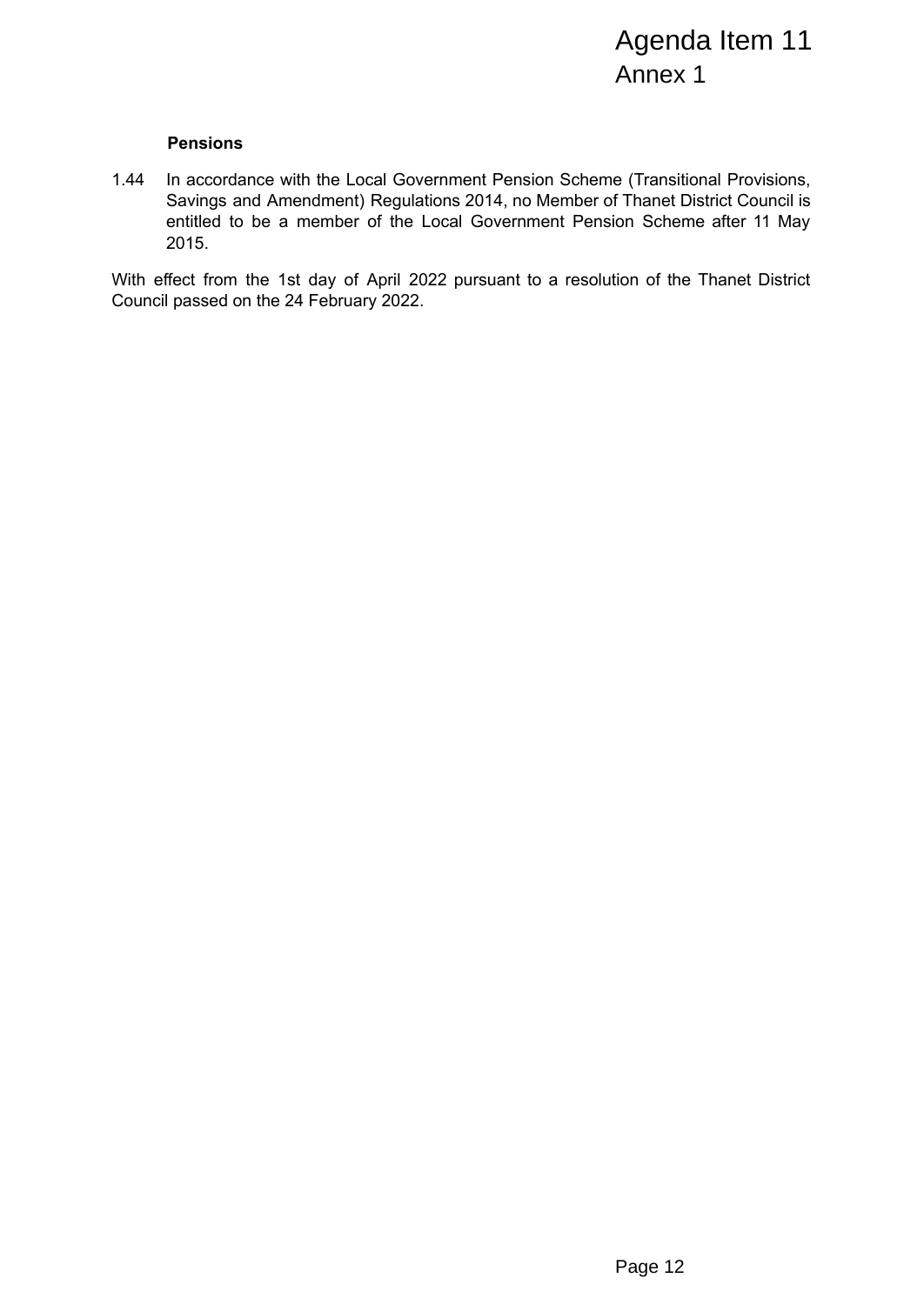### **SCHEDULE 1**

### **MEMBERS' ALLOWANCES SCHEME – 2022/23**

### **Basic Allowance**

### **Special Responsibility Allowances**

| <b>MEMBERS' ALLOWANCES SCHEME - 2022/23</b>        | <b>SCHEDULE 1</b> |                  |                                        |
|----------------------------------------------------|-------------------|------------------|----------------------------------------|
| <b>Basic Allowance</b>                             |                   |                  |                                        |
| £4,570 each Member x 56 = £255,920                 |                   |                  |                                        |
| <b>Special Responsibility Allowances</b>           |                   |                  |                                        |
| <b>Position</b>                                    | <b>Number</b>     | <b>Allowance</b> | <b>Possible maximum</b><br>expenditure |
|                                                    |                   | £                | £                                      |
| <b>Executive</b>                                   |                   |                  |                                        |
| Leader                                             | 1                 | 18,082           | 18,082                                 |
| Deputy Leader                                      | 1                 | 10,776           | 10,776                                 |
| <b>Cabinet Portfolio Holder</b>                    | 4                 | 7,990            | 31,960                                 |
| <b>Non-Executive</b>                               |                   |                  |                                        |
| <b>Chairman of Council</b>                         | 1                 | 2,188            | 2,188                                  |
| Vice Chairman of Council                           | 1                 | 1,530            | 1,530                                  |
| <b>Opposition Group Leader</b>                     | 1                 | 7,990            | 7,990                                  |
| Deputy Opposition Group<br>Leader                  | 1                 | 2,862            | 2,862                                  |
| <b>Opposition Spokesperson</b>                     | 4                 | 2,862            | 11,448                                 |
| <b>Scrutiny Panel Chairman</b>                     | 1                 | 7,990            | 7,990                                  |
| <b>Scrutiny Panel</b><br>Vice-Chairman             | $\mathbf{1}$      | 3,216            | 3,216                                  |
| <b>Planning Committee</b><br>Chairman              | 1                 | 5,204            | 5,204                                  |
| <b>Planning Committee</b><br>Vice-Chairman         | 1                 | 1,216            | 1,216                                  |
| <b>Licensing Committee</b><br>Chairman             | 1                 | 3,216            | 3,216                                  |
| <b>Licensing Committee</b><br>Vice-Chairman        | 1                 | 805              | 805                                    |
| Governance and Audit<br>Committee - Chairman       | 1                 | 5,204            | 5,204                                  |
| Governance and Audit<br>Committee -                | 1                 | 1,216            | 1,216                                  |
| Vice-Chairman<br>Standards Committee -<br>Chairman | 1                 | 1,216            | 1,216                                  |
| Standards Committee -<br>Vice-Chairman             | $\overline{1}$    | 400              | 400                                    |
| Standards Committee -<br>other Independent         | $\overline{2}$    | 250              | 500                                    |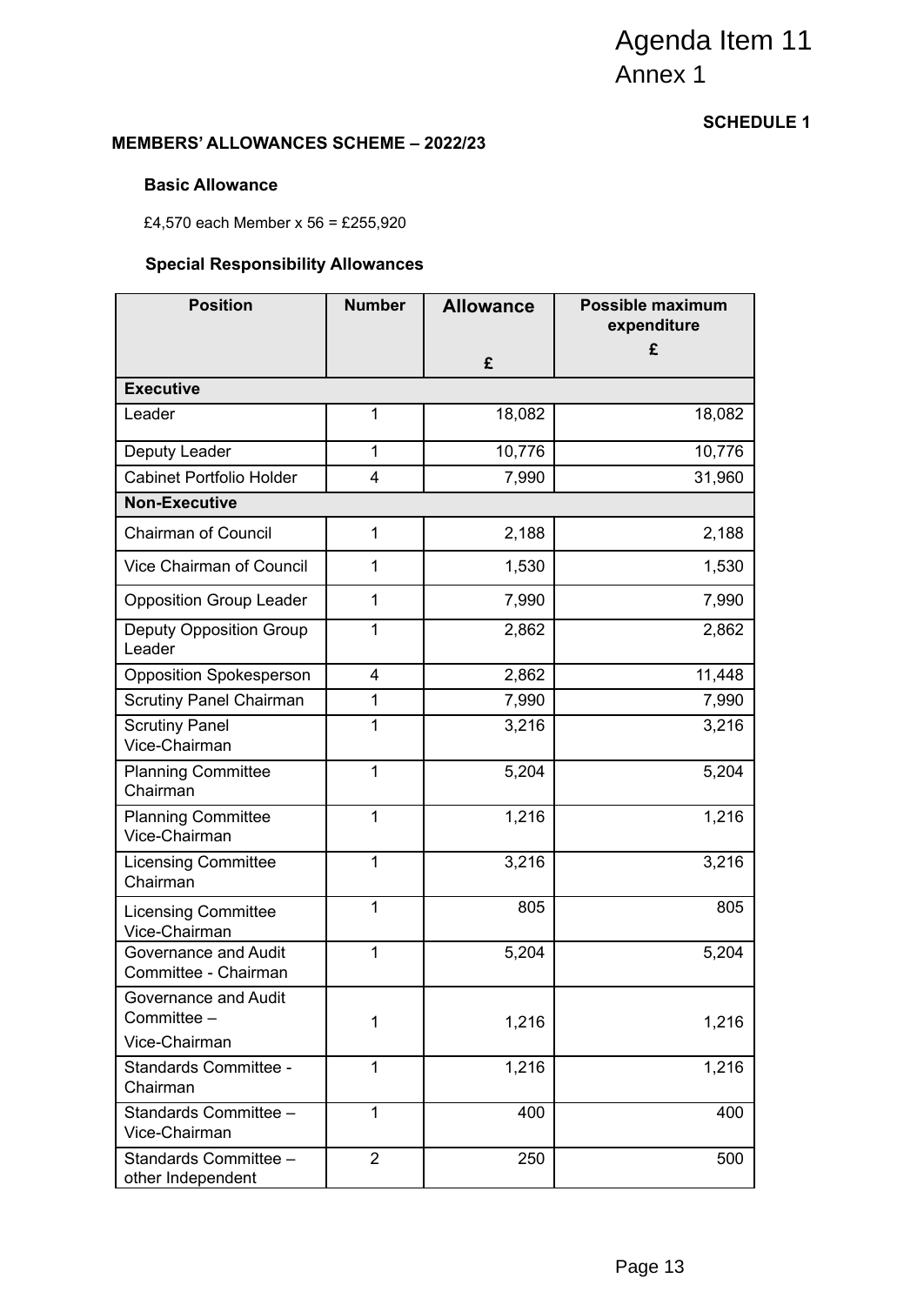|                                |                                                                                                                                                                                                                        |   |       | Agenda Item 11                                                                                                                                                                                                                                                                                  |  |  |  |
|--------------------------------|------------------------------------------------------------------------------------------------------------------------------------------------------------------------------------------------------------------------|---|-------|-------------------------------------------------------------------------------------------------------------------------------------------------------------------------------------------------------------------------------------------------------------------------------------------------|--|--|--|
|                                |                                                                                                                                                                                                                        |   |       | Annex 1                                                                                                                                                                                                                                                                                         |  |  |  |
|                                |                                                                                                                                                                                                                        |   |       |                                                                                                                                                                                                                                                                                                 |  |  |  |
| Member<br>"Independent Person" |                                                                                                                                                                                                                        | 1 | 250   | 250                                                                                                                                                                                                                                                                                             |  |  |  |
| Substitute "Independent        |                                                                                                                                                                                                                        | 1 | 100   | 100                                                                                                                                                                                                                                                                                             |  |  |  |
| Person"                        |                                                                                                                                                                                                                        |   |       |                                                                                                                                                                                                                                                                                                 |  |  |  |
| <b>JTB Chairman</b>            |                                                                                                                                                                                                                        | 1 | 1,216 | 1,216                                                                                                                                                                                                                                                                                           |  |  |  |
| <b>TOTAL SRAs only</b>         |                                                                                                                                                                                                                        |   |       | £118,485                                                                                                                                                                                                                                                                                        |  |  |  |
|                                | Total basic + SRAs = £374,405                                                                                                                                                                                          |   |       | (1) Co-optees and "independent" Members shall be treated as Members of Thanet District                                                                                                                                                                                                          |  |  |  |
|                                | Council for this purpose.                                                                                                                                                                                              |   |       |                                                                                                                                                                                                                                                                                                 |  |  |  |
|                                | <b>Dependants' Carers' Allowances</b>                                                                                                                                                                                  |   |       |                                                                                                                                                                                                                                                                                                 |  |  |  |
| Scheme'.                       |                                                                                                                                                                                                                        |   |       | An allowance for any approved duty of £8.91 per hour (or the national living wage whichever<br>is higher) subject to the conditions set out in paragraph 4 of the 'Members Allowances                                                                                                           |  |  |  |
|                                | <b>Motor Mileage Allowance</b>                                                                                                                                                                                         |   |       |                                                                                                                                                                                                                                                                                                 |  |  |  |
|                                |                                                                                                                                                                                                                        |   |       | Payable in accordance with the Mileage rates as set out in the TDC staff travel plan:                                                                                                                                                                                                           |  |  |  |
|                                | For the duration of this scheme the rates are as follows:                                                                                                                                                              |   |       |                                                                                                                                                                                                                                                                                                 |  |  |  |
| (i)                            | For journeys within the District (casual user rate)                                                                                                                                                                    |   |       |                                                                                                                                                                                                                                                                                                 |  |  |  |
|                                | 21.69 pence per mile                                                                                                                                                                                                   |   |       |                                                                                                                                                                                                                                                                                                 |  |  |  |
| (ii)                           | In exceptional circumstances and provided approval of the Committee Services<br>Manager is obtained prior to the journey (see paragraph 1.16 of the Scheme) for<br>journeys outside the District (essential user rate) |   |       |                                                                                                                                                                                                                                                                                                 |  |  |  |
|                                | 45 pence per mile*                                                                                                                                                                                                     |   |       |                                                                                                                                                                                                                                                                                                 |  |  |  |
| (iii)                          | Journeys by rail outside the District                                                                                                                                                                                  |   |       |                                                                                                                                                                                                                                                                                                 |  |  |  |
|                                | standard open class rail fare                                                                                                                                                                                          |   |       |                                                                                                                                                                                                                                                                                                 |  |  |  |
| (iv)                           | Cycling Allowance (HMRC Guidance)                                                                                                                                                                                      |   |       |                                                                                                                                                                                                                                                                                                 |  |  |  |
| 20.4p per mile                 |                                                                                                                                                                                                                        |   |       |                                                                                                                                                                                                                                                                                                 |  |  |  |
| be paid.                       |                                                                                                                                                                                                                        |   |       | * Normally for journeys outside of the district the equivalent of a standard open class rail will                                                                                                                                                                                               |  |  |  |
|                                | <b>Subsistence Allowances</b>                                                                                                                                                                                          |   |       |                                                                                                                                                                                                                                                                                                 |  |  |  |
|                                | reimbursement to be made.                                                                                                                                                                                              |   |       | Subsistence allowances will be payable to Members who are prevented by their official duties<br>from taking a meal at their home, or place of work where they normally take their meals, and<br>thereby incur additional expenditure. A Member will be required to submit receipts in order for |  |  |  |
|                                | <b>Overnight Accommodation</b>                                                                                                                                                                                         |   |       |                                                                                                                                                                                                                                                                                                 |  |  |  |
|                                |                                                                                                                                                                                                                        |   |       |                                                                                                                                                                                                                                                                                                 |  |  |  |
|                                |                                                                                                                                                                                                                        |   |       |                                                                                                                                                                                                                                                                                                 |  |  |  |
|                                |                                                                                                                                                                                                                        |   |       | Page 14                                                                                                                                                                                                                                                                                         |  |  |  |

### **Dependants' Carers' Allowances**

### **Motor Mileage Allowance**

### **Subsistence Allowances**

### **Overnight Accommodation**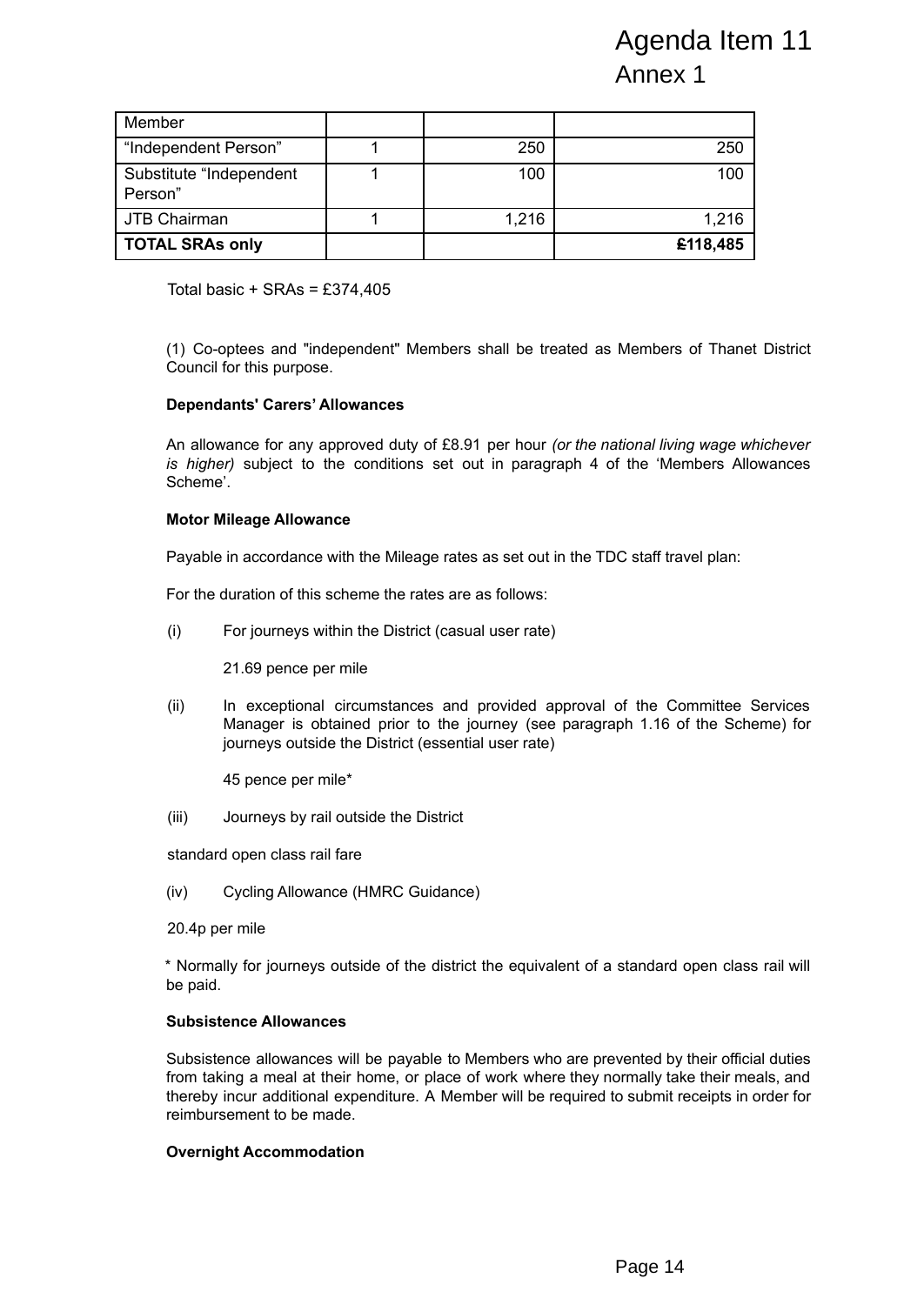Members who are required to make overnight stays in the performance of their official duties should, whenever possible, pre-book accommodation of an appropriate standard and obtain approval from the Head of Legal and Democratic Services. Arrangements should be made for an invoice to be submitted directly to the Council. If this is not possible, a detailed VAT receipt MUST be obtained to substantiate the claim. Agenda Item 11<br>
Annex 1<br>
mance of their official duties<br>
opriate standard and obtain<br>
gements should be made for<br>
sible, a detailed VAT receipt<br>
from home overnight. They<br>
wances (£)<br>
7.36<br>
10.17<br>
4.03<br>
12.59<br>
5.73<br>
22.90<br>

### **Out of Pocket Expenses**

Expenses are claimable if a Member is required to stay away from home overnight. They cover such items as newspapers and personal telephone calls.

### **Allowances payable as at 01/04/2022**

|                        | <b>Subsistence Allowances (£)</b> |       |  |
|------------------------|-----------------------------------|-------|--|
| <b>Subsistence</b>     | <b>Breakfast</b>                  | 7.36  |  |
|                        | Lunch                             | 10.17 |  |
|                        | Теа                               | 4.03  |  |
|                        | <b>Evening Meal</b>               | 12.59 |  |
| Out of pocket expenses | Per night                         | 5.73  |  |
|                        | Per week                          | 22.90 |  |